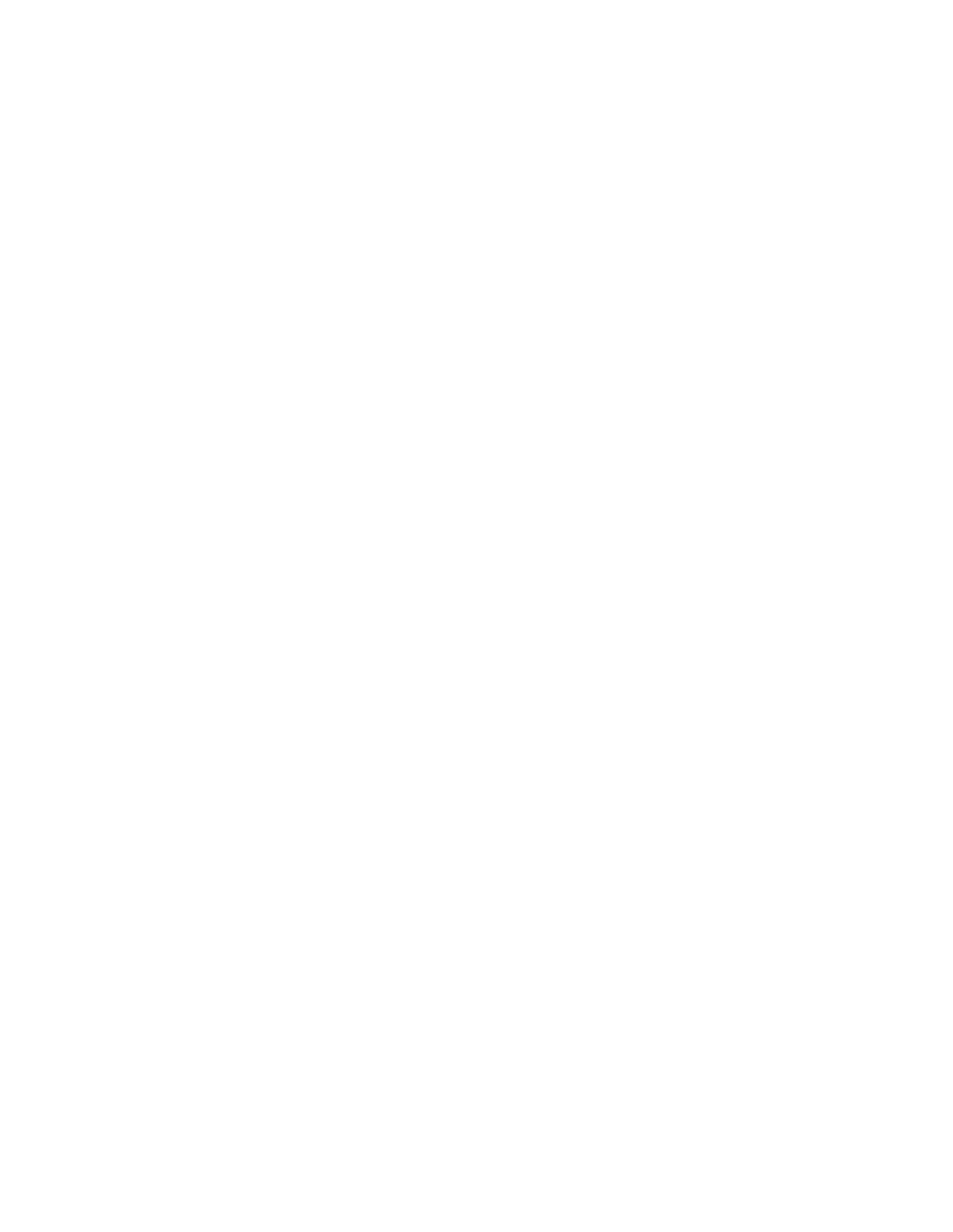## **ACKNOWLEDGEMENTS**

The Community Planning Workshop would like to thank the individuals and organizations that funded and supported the Local Food Market Analysis. Special thanks to local businesses, food experts and organizations who took the time to interview with the CPW team and help guide this project.

#### **Partners**

Lane County Economic Development Department, Mike McKenzie‐Bahr

City of Eugene, Ethan Nelson

Eugene Water and Electric Board, Karl Morgenstern

Economic Development Administration, University of Oregon

## **CPW Staff**

#### **Researchers in Charge**

Bob Parker, Director of the Community Service Center and Economic Development Center, University of Oregon

Tom Osdoba, Managing Director for the Center of Sustainable Business, University of Oregon

#### **Project Manager**

Kate MacFarland, Community Planning Workshop Graduate Research Fellow

#### **Research Team**

Brie Becker

Hannah Bryant

Nicolas Garcia

Benjamin Hobson

Sarah Mizejewski

Schuyler Warren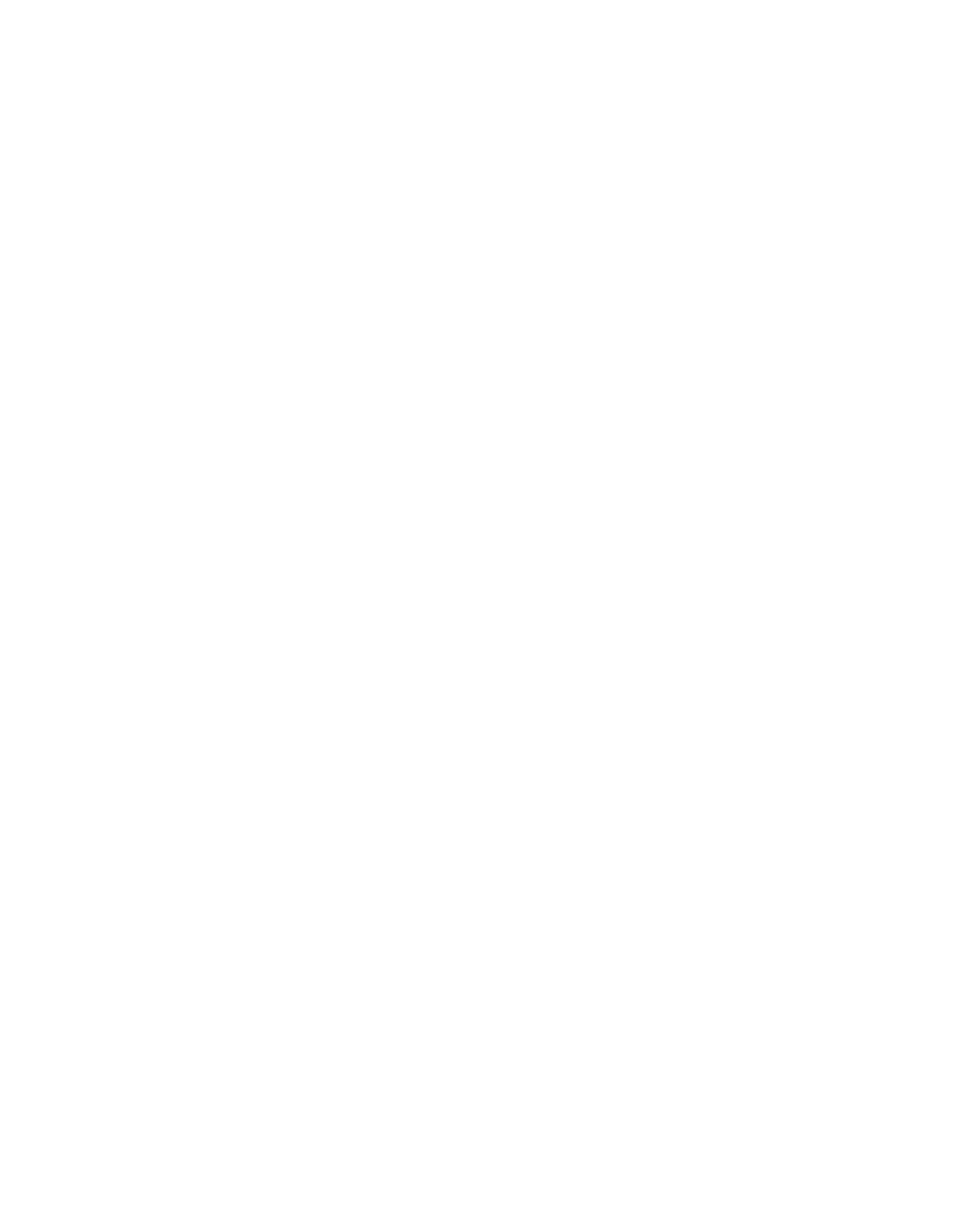# **EXECUTIVE SUMMARY**

This report presents a market analysis of the local food system in Lane County with the core objective of identifying the opportunities to expand local markets for locally produced food. In short, we are seeking approaches to "re-localize" the food system. While we identified many challenges to achieving this objective, significant opportunities exist. To capitalize on the opportunities, we propose a set of implementation strategies that the private sector, local governments, and nonprofits should consider to achieve the goal of increasing local production and consumption of food products.

This project was sponsored by the U.S. Economic Development Administration (as part of the EDA's University Center program), the City of Eugene, Lane County, and the Eugene Water and Electric Board. It aims to promote economic development by analyzing the market for local food and identifying barriers and opportunities for growth. The study specifically focuses on potential to capture local demand from institutions and chain grocers—organizations that have enough purchasing power to create significant markets. This project investigates the potential for expanding the local food economy in the short-term: the next one to five years. For the purpose of this study, local food is defined as that grown and consumed within Lane County.

#### **Food as an Economic Development Strategy**

While local food has many benefits, the primary objective of this study was to identify economic development opportunities created by local food production and consumption. Expanded local food production potentially provides new jobs and keeps money in the local economy. When money is spent on goods produced elsewhere, much of this money "leaks out" of the local economy.

Research shows significant economic benefits to re‐localizing production. For example, an Iowa study concluded that if Iowans were to purchase seven servings of fruits and vegetables locally for just three months of the year, the direct and indirect economic benefits would amount to the creation of almost 6,000 jobs. This calculates to approximately one job per 500 residents, the equivalent of almost 700 jobs for Lane County. Additionally, a 2010 analysis of increasing local fruit and vegetable production in the upper Midwest identified a jobs multiplier of between 1.67 to 1.95, meaning that for every on‐farm job directly created through increased production of local fruits and vegetables, up to 95 percent of another job is indirectly created elsewhere in the economy.

We acknowledge that food re-localization has the potential for many additional local benefits. Proponents of local food argue that a local food system produces many benefits including environmental sustainability, food security, and economic development. In this study CPW focused on economic development, but we acknowledge that other factors are also important.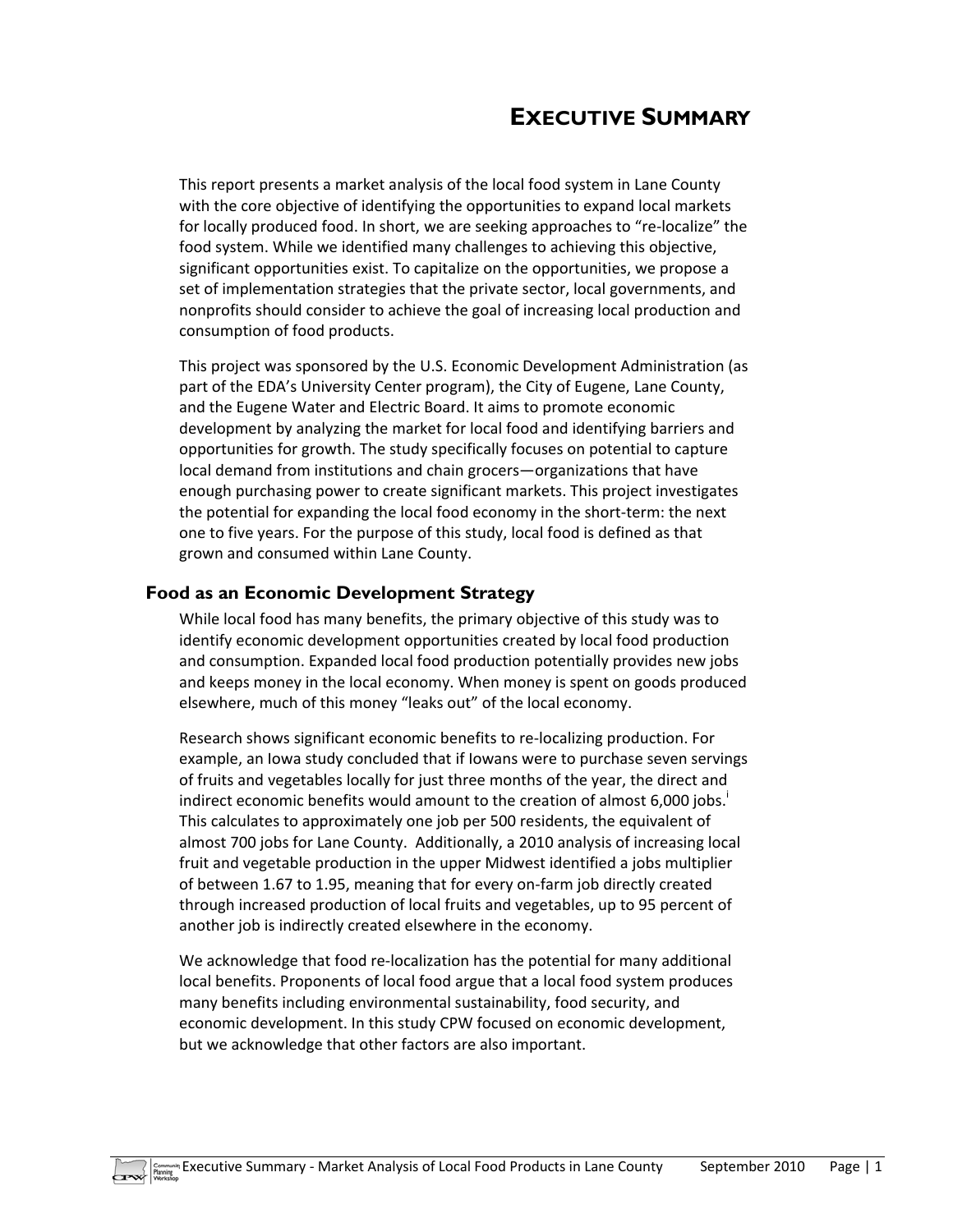# **Overview of the Local Agricultural Economy**

Agriculture is a key part of Lane County's heritage. The industry, however, has undergone tremendous changes in recent decades. This section provides a brief overview of the agricultural economy and key trends.

- **Agriculture is an important component of the Lane County local economy.** Between 2002 and 2008, agricultural sales (including farm and forestry, nursery and livestock) increased 31 percent, from \$106 million in 2002 to \$140 million in 2008.<sup>ii</sup> In 2009, however, the combination of the national economic downturn, the saturated grass seed market and the collapse in the housing market brought sales down 18 percent in Lane County in 2009 to \$115 million in sales.
- **The food industry accounted for over six percent of the jobs in Lane County in 2009.** Local food production supported 8,460 jobs in 2009 in industries including production, distribution and transportation centers, food processing, storage facilities and grocery stores. These jobs had an average pay of \$32,427 and pay range from \$21,416 to \$40,074. These jobs require varying skill sets and exist in both urban and rural settings.
- **The Willamette Valley is home to nearly 1,500 grass seed farms and is considered the "grass seed capital of the world."iv** Grass seed was introduced to the valley as a crop in the 1920s, and replaced many of the food crops that were traditionally grown in the valley. However, the recession severely impacted the grass seed market. Declining prices in the grass seed market have led some local farmers to look to alternative crops, particularly wheat.<sup>V</sup> Wheat prices have skyrocketed in recent years. Between 2007 and 2009, wheat sales jumped 87 percent in Lane County.
- **In 2009, food crops accounted for 54 percent of Lane County's agricultural sales, which brought over \$36 million into the local economy.vi** Livestock and dairy products accounted for the sector's largest sales in Lane County. Miscellaneous vegetables came in second at 15 percent of sales in 2007. Nuts, namely hazelnuts, were third in sales in 2007 at 12 percent of total.

## **Food Processing, Storage and Distribution in Lane County**

Lane County is home to 55 food manufacturing businesses that employed 1,498 people in 2009.<sup>vii</sup> Historically many facilities existed that canned agricultural products grown in the region, but today most of those canneries are gone. Today's processors have typically entered niche markets and thrived, however most of these processors do not always source local ingredients though many have expressed a willingness to do so. Significant food storage capacity existed during the first part of the  $20<sup>th</sup>$  century as well, but CPW's research concluded that current storage capacity for food crops in Lane County is low.<sup>viii</sup> Most storage occurs on a short‐term basis within the structure of food processors or distributors. In 2009, there were 41 Lane County businesses in food distribution that employed 793 people.<sup> $\alpha$ </sup> The county is home to local companies of varying scales, and also hosts national and regional retail chains. Distributors local to Lane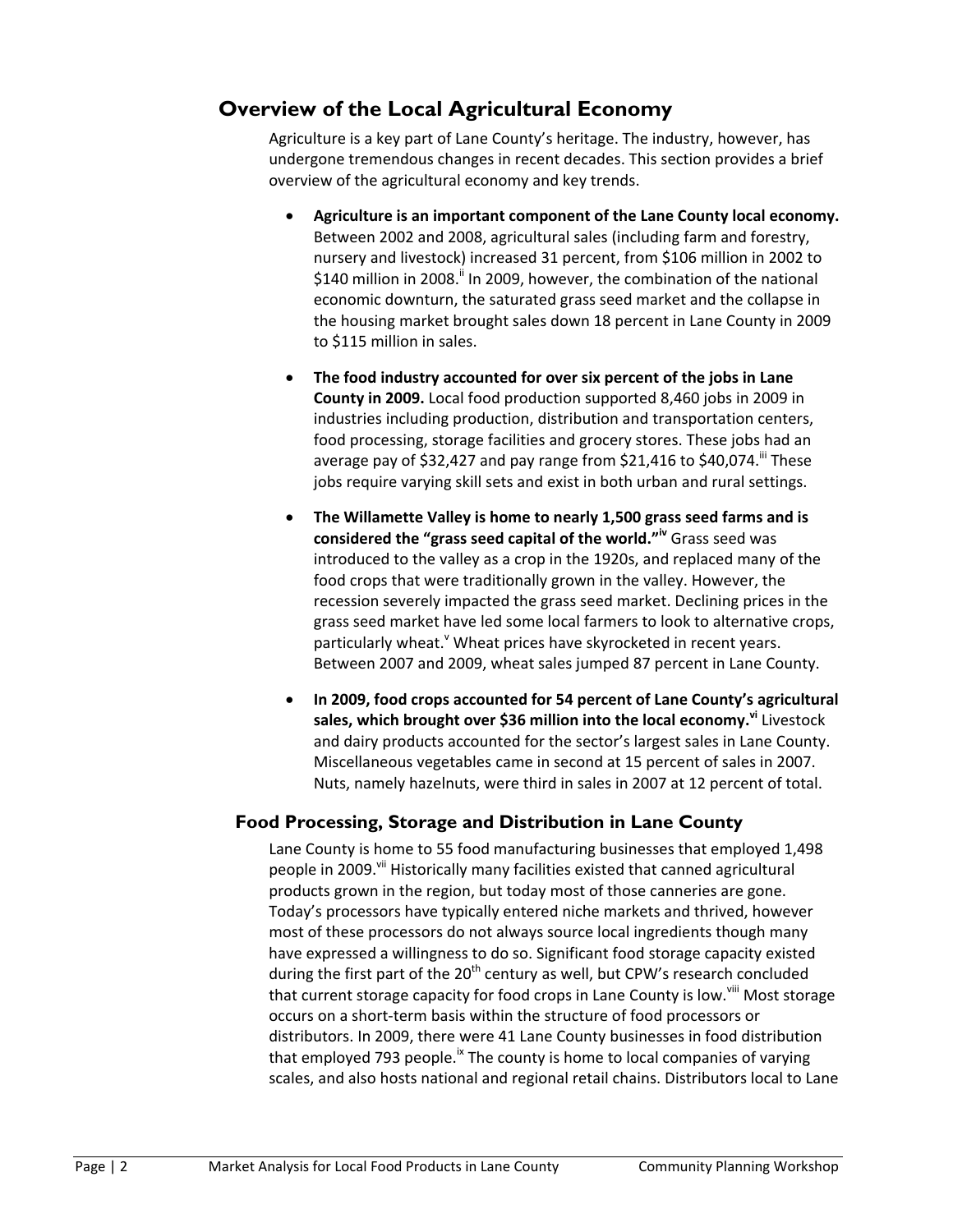County tend to be more responsive and agile when it comes to incorporating local products, due to the scale of their operations and their proximity to farms.

## **Local Demand for Food**

In 2009, Lane County residents spent an estimated \$1.17 billion on food (\$808 million spent on food at home and \$363 million spent on food away from home).<sup>x,xi</sup> Fruits and vegetables accounted for about nine percent of food spending at home. In 2009 this amounted to \$294 per capita, or over \$103 million annually for Lane County. Based on projections from the USDA Economic Research Service, CPW projects that fruit and vegetable spending in Lane County will increase to approximately \$328 per capita by 2020, or about \$115 million annually for Lane County. $x^{1/2}$  Some of the \$12 million increase in fruit and vegetable spending could be spent with Lane County producers.

Research suggests significant demand for locally produced food exists in the U.S., though these studies rarely examine the demographics of local food purchasers.

- 52 percent of Americans want their food to be produced within their own state.<sup>xiii</sup>
- A study of consumers in Albany and Corvallis found that 87 percent of the respondents believed that the "purchase of local foods to support local farms was very important or somewhat important" and 89 percent believed purchase of local foods was important to support the local economy.<sup>xiv</sup> Nearly 50 percent of consumers were willing to pay more for local products.<sup>xv</sup>
- A recent study conducted by the University of Minnesota concluded that the supply of local food may be a larger barrier than demand of local food or price.<sup>xvi</sup>

## **Local Food in Lane County Grocery Stores**

A study conducted of produce managers from 15 major conventional grocery stores (Safeway, Fred Meyer, and Albertsons stores) found that there is high consumer demand for local produce. Produce managers reported that sales increase when local items arrive on the shelves, and customers frequently request more local products. However, the amount of local produce actually sold has been decreasing.

Local produce accounts for roughly 3 percent of total sales at Albertsons and Fred Meyer stores. The study estimated that chain supermarkets in Lane County generate between \$24M and \$39M in produce sales each year**.** This means that currently \$9.45 million worth of local produce retails at all chain supermarkets in Eugene and Springfield, using company definitions of local.

#### **Institutional Demand for Local Food in Lane County**

A key focus of this study was on the demand generated by Lane County institutions. Interviews with institutional buyers in schools, hospitals and prisons revealed that price, quality and quantity of local food, contractual restrictions and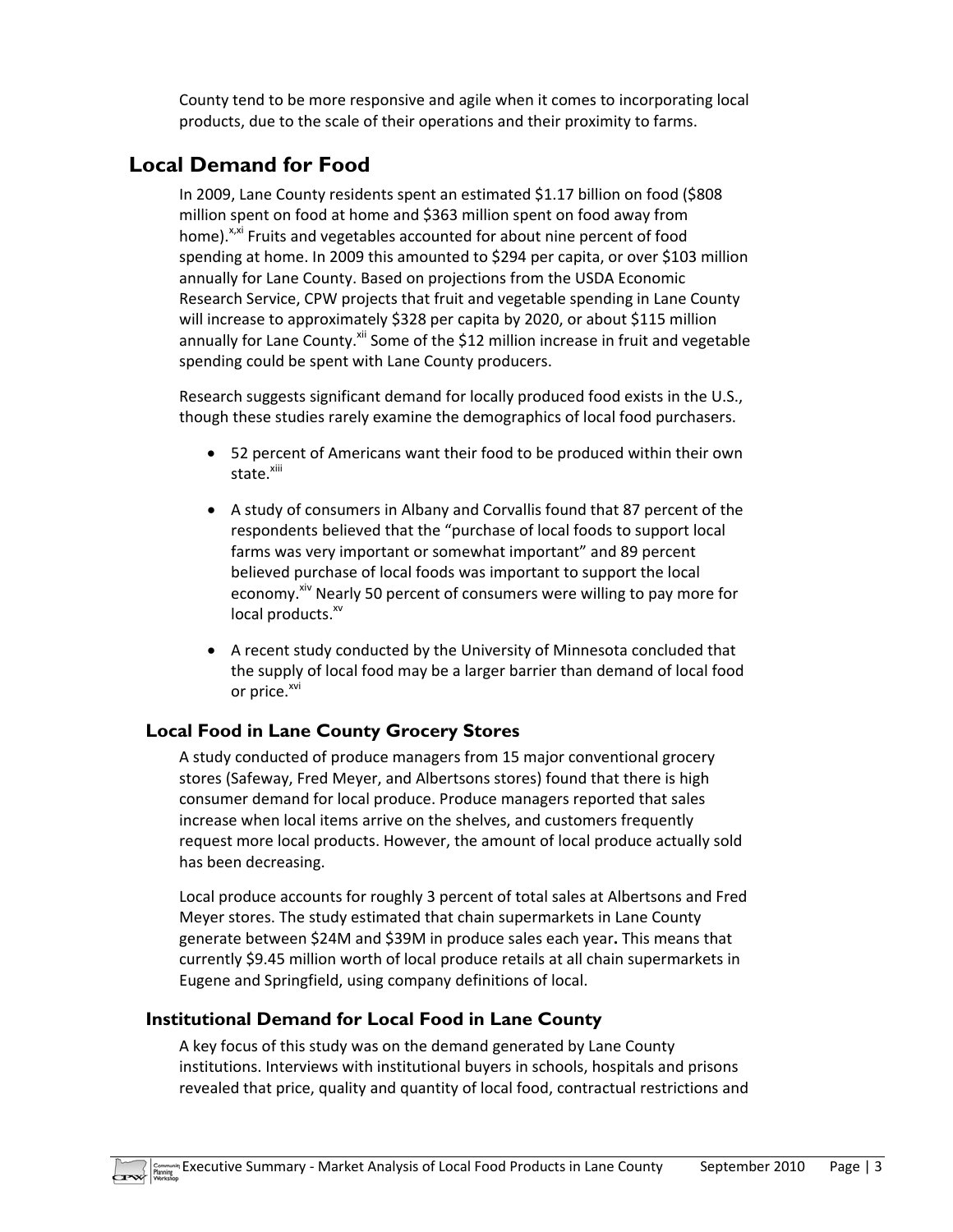ease of purchasing were all influential in the amount of local food purchased. Table 1 summarizes our evaluation of institutional demand.

| <b>Type of Institution</b>   | <b>Description</b>                                                                                                                                                                | <b>Key Issues</b>                                                                                                 | <b>Evaluation</b>                                                                                                                                                                              |
|------------------------------|-----------------------------------------------------------------------------------------------------------------------------------------------------------------------------------|-------------------------------------------------------------------------------------------------------------------|------------------------------------------------------------------------------------------------------------------------------------------------------------------------------------------------|
| <b>School Districts</b>      | Schools typically get<br>funding through the USDA<br>commodity food program<br>and have limited<br>discretionary funds                                                            | <b>Budget limitations, USDA</b><br>rules for use of federal<br>funds, contracting with<br>multiple vendors        | CPW estimates that school<br>districts in Lane County<br>spend up to \$22.7 million<br>on food annually. <sup>1</sup><br>Potential exists to increase<br>the local portion of this<br>figure.  |
| Colleges and<br>Universities | Students are leading<br>demand for local food. UO<br>serves 9000 meals daily<br>and has an annual food<br>purchasing budget of \$6.5<br>million.                                  | Barriers include price,<br>limited supply, the<br>inconvenience of multiple<br>orders and deliveries and<br>price | Considerable potential<br>exists in this sector if price<br>points can be brought<br>down.                                                                                                     |
| Hospitals                    | Hospitals typically contract<br>with food service<br>providers-including some<br>local providers                                                                                  | Barriers include price and<br>convenience                                                                         | Contracts and distribution<br>systems developed for<br>school systems could be<br>used by hospital food<br>buyers and service<br>providers.                                                    |
| Correctional Facilitie       | Budgets are limited, but<br>facilities tend to have<br>discretion in how they are<br>spent. Two major facilities<br>in Junction City may come<br>online in the next five<br>years | Due to safety and security<br>concerns, the number of<br>vendors is limited                                       | If particular items were<br>available at the right price<br>and met purchasing<br>requirements, correctional<br>facilities have the<br>independence to increase<br>their local food purchases. |

**Table 1. Summary of Institutional Demand** 

## **Gaps in the Supply of Local Food**

One way to understand the food system in Lane County is to examine the gap between the amount of a food grown in Lane County and the demand for food from Lane County residents. CPW performed this analysis on five crops that represent different characteristics of local supply and demand for food. Table 2 estimates the current locally produced supply of each crop and compares it with the projected demand for consumption in Lane County.

The data in Table 2 indicate that opportunity exists to meet more local demand for the five crops listed through local production. However, CPW's supply chain analysis suggests that, in the absence of any significant change in the cost structure along the supply chain (i.e., big increases in fuel prices, etc.) focused efforts may be necessary to recapture that demand.

<sup>&</sup>lt;u> Andreas Andrew American (</u>  $1$  \$2.485 per meal  $*$  180 days $*$  50,744 students. This calculation assumes that 100 percent of students eat school lunch.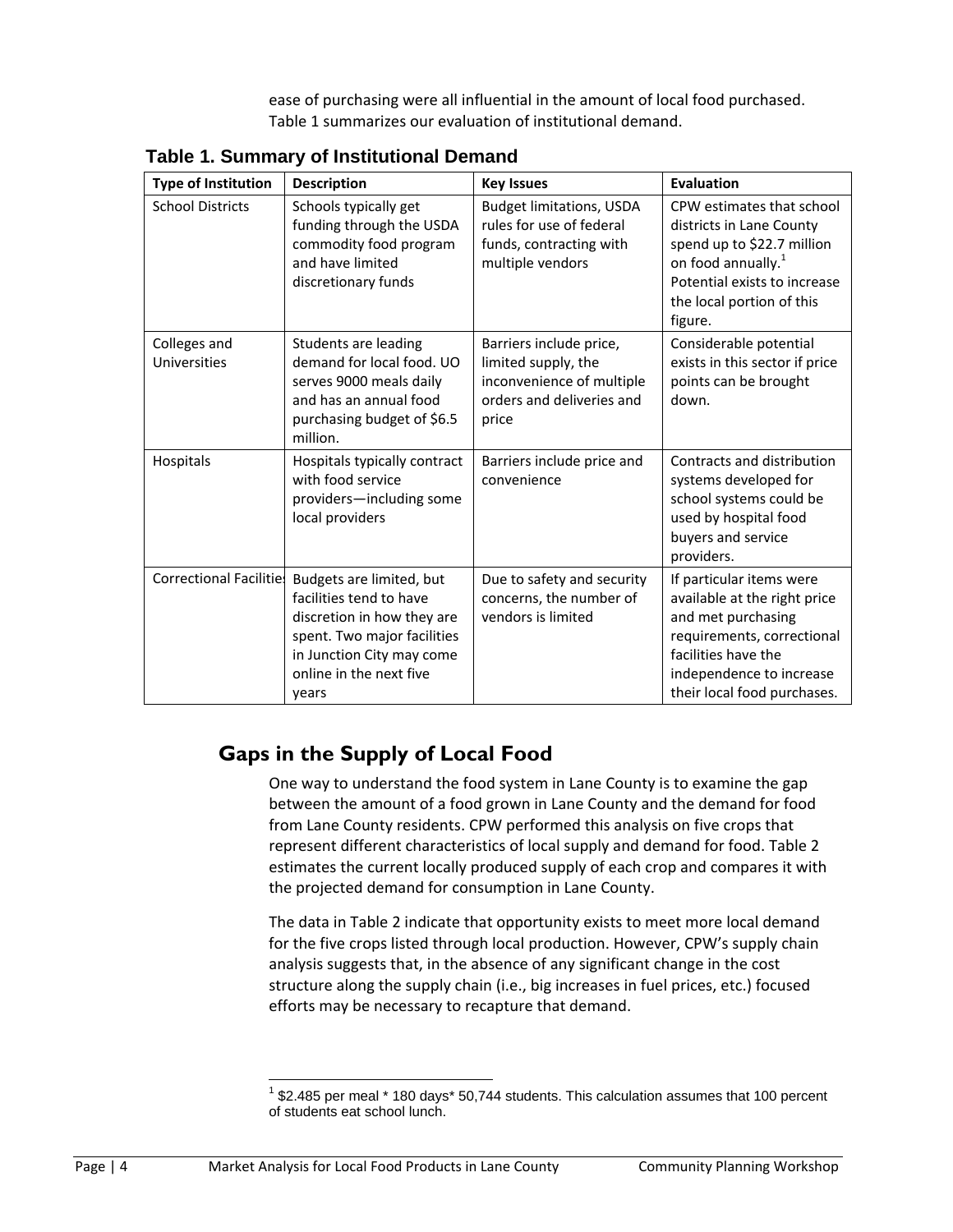| Crop                | Production<br>(Ib) | Demand (lb) | Variance (lb)<br>(Production-<br>Demand) |
|---------------------|--------------------|-------------|------------------------------------------|
| Wheat               | 9,180,000          | 48,015,989  | -38,835,989                              |
| Tomatoes            | 5,850,000          | 30,944,410  | $-25,094,410$                            |
| <b>Salad Greens</b> | 313,600            | 5,945,499   | $-5,631,899$                             |
| Apples              | 5,304,000          | 17,349,731  | $-12,045,731$                            |
| Winter Squash       | 450,000            | 1,836,673   | $-1,386,673$                             |

**Table 2. Local Production and Demand for Selected Crops in Lane County (2007)** 

Source: "Commodity Data Sheets." *Oregon Agricultural Information Network.* Oregon State University, 2010. Web. 1 June, 2010. (supply of wheat, tomatoes and apples, sales per pound); "2007 Census of Agriculture: Oregon State and County Data." *2007 Census of Agriculture.* U.S. Department of Agriculture, Dec. 2009. Web. 1 June 2010. (supply of winter squash and pumpkins and salad greens, sales per pound); "Food Availability (Per Capita) Data System – 2007 data." Economic Research Service. U.S. Department of Agriculture, 16 Feb. 2010. Web. 1 June 2010. (demand for all crops) xvii,xviii

## **Supply Chain Gaps**

This study identified a number of gaps in the local food supply chain. The implementation strategies are intended to help to eliminate these gaps.

#### GAP I. LACK OF LINKAGES BETWEEN GROWERS AND LOCAL MARKETS

CPW research concluded that a disconnect exists between farmers and buyers. Local buyers are often unaware of the local food available and how to access it. Moreover, institutional buyers have limited resources to devote to food purchasing. Farmers do not know how to work with buyers to market the food they produce. Improved communication and relationships between producers and buyers is required to expand the local food market.

#### GAP II. LIMITED PROCESSING AND STORAGE CAPACITY

In the past fifty years, many processing and canning facilities in Lane County closed down. Some facilities still exist in Lane County, however few of them source locally grown ingredients. Farms smaller than 50 acres, which accounted for 82 percent of the farms in Lane County in 2007, generally do not have the volume or revenue stream to support on-site processing facilities. xix Improved processing and storage facilities are needed to allow local food products to be available year round, meet the needs of large institutional buyers, and increase value‐added food products in the local economy.

#### GAP III. PERCEPTION OF RISK

Agriculture and food production carry inherent risks. Farmers often bear all of the risk on the production end. One critical element to build and sustain a strong local food economy is to foster a system in which farmers, processors, distributors, and others share the risks and returns associated with food production.

#### GAP IV. INSTITUTIONAL AND GROCERY STORE REQUIREMENTS

Institutions and large grocery store chains often have particular insurance and certification requirements. These standards and certifications can represent an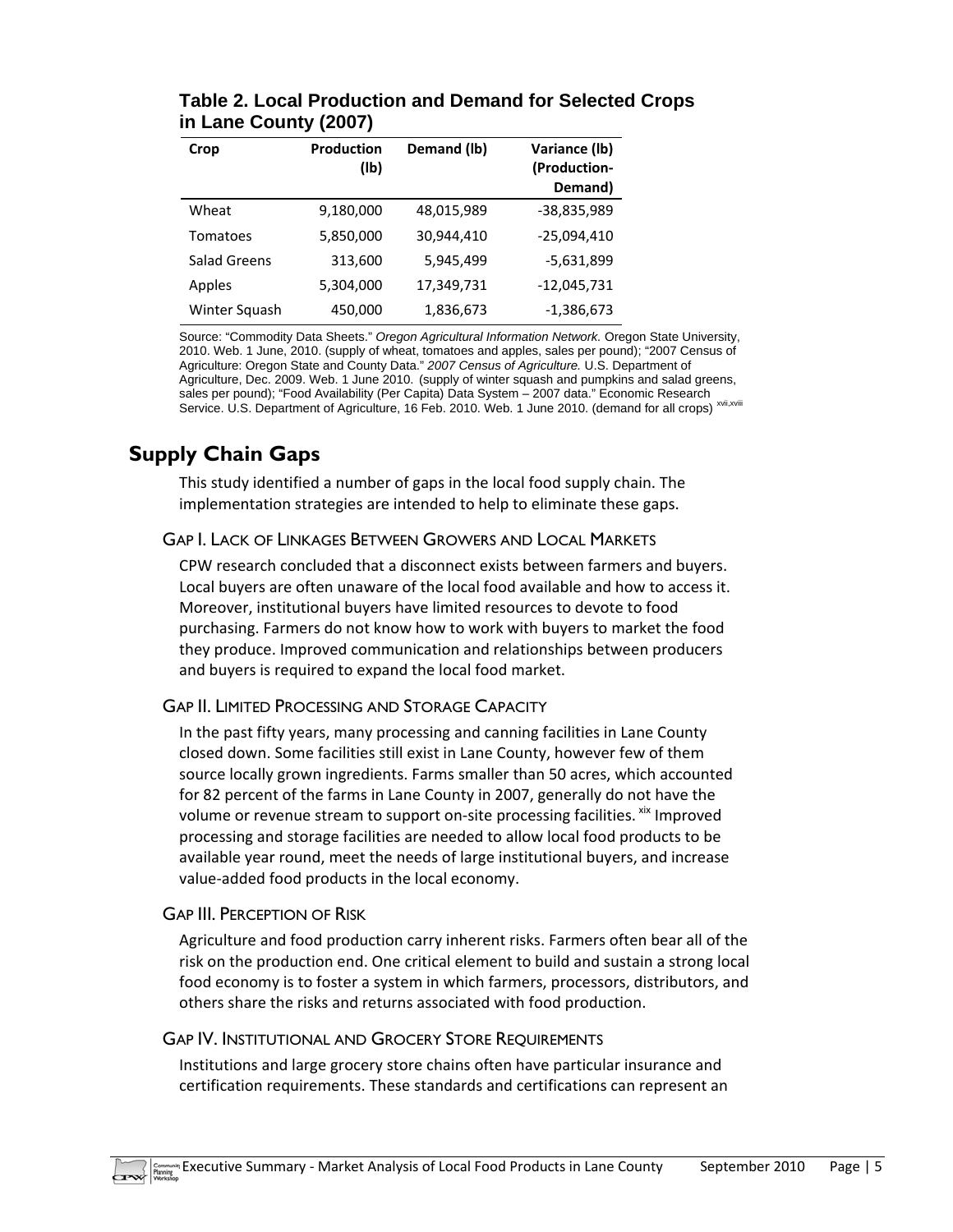economic burden for small‐ and medium‐scale producers because of the high costs of complying with insurance, certification and inspection requirements.

# **Implementation Strategies**

CPW recommends the following implementation strategies to help producers and large institutions work together more effectively.

|  |  |  | <b>Table II. Proposed Implementation Strategies</b> |  |
|--|--|--|-----------------------------------------------------|--|
|--|--|--|-----------------------------------------------------|--|

|                                                        |                                       | <b>Initiator</b> |                   | <b>Funding</b>       |                   |                     |
|--------------------------------------------------------|---------------------------------------|------------------|-------------------|----------------------|-------------------|---------------------|
| Gap                                                    | <b>Strategy</b>                       | (client)         | Actor             | <b>Opportunities</b> | Cost              | <b>Timeframe</b>    |
|                                                        | Create a Local Food                   | County           | County and        | <b>USDA Grants,</b>  | \$60,000-\$75,000 | 1-2 years           |
|                                                        | <b>Coordinator Position</b>           |                  | City              | County               |                   |                     |
| Gap I: Linkages Between<br>Growers & Local Markets     | Create an Insitutional                | County           | <b>Local Food</b> | Americorps           | As needed         | $1-3$ years         |
|                                                        | Clearinghouse                         |                  | Coordinator       | position, county     |                   |                     |
|                                                        |                                       |                  |                   | or city funds,       |                   |                     |
|                                                        |                                       |                  |                   | invoicing fees       |                   |                     |
|                                                        | Optimize Food Distributor             | County           | <b>Local Food</b> | <b>USDA Grants</b>   | As needed         | Ongoing             |
|                                                        | <b>Logistics and Capacity</b>         |                  | Coordinator       |                      |                   |                     |
|                                                        | <b>Help Distributors Market Local</b> | County           | <b>Local Food</b> | N/A                  | As needed         | 2-3 years           |
|                                                        | Food                                  |                  | Coordinator       |                      |                   |                     |
|                                                        | Develop Institutional                 | City             | Schools and       | Law school           | No cost           | 1-2 years           |
|                                                        | Contracts that Require Local          |                  | other             | externship           |                   |                     |
|                                                        | Sourcing                              |                  | institutions      |                      |                   |                     |
|                                                        | Develop Tomato, Ben, and              | County           | Processors        | County, USDA         | As needed         | 2-3 years           |
|                                                        | <b>Squash Co-Pack Facilities</b>      |                  |                   | grants               |                   |                     |
|                                                        | <b>Develop Controlled</b>             | County           | Processors        | County, USDA         |                   | \$500,000 2-3 years |
| Processing & Storage<br>Gap II: Limited                | <b>Atmosphere Storage Capacity</b>    |                  |                   | grants               |                   |                     |
| apacity                                                | Increase Wheat Milling and            | County           | Producers,        | County, USDA         | As needed         | 1-2 years           |
|                                                        | <b>Storage Operations</b>             |                  | processors,       | grants               |                   |                     |
|                                                        |                                       |                  | distributors      |                      |                   |                     |
|                                                        | Research On-Farm                      | County           | County,           | County, USDA         | As needed         | 1-2 years           |
|                                                        | Processing needs of Mid-              |                  | university        | grants               |                   |                     |
|                                                        | <b>Sized Farms</b>                    |                  |                   |                      |                   |                     |
|                                                        | Encourage Processor- and              | County           | Producers,        | <b>USDA</b> loans    | No cost           | $1-2$ years         |
|                                                        | Distributor-Supported                 |                  | processors,       | banks, revolving     |                   |                     |
|                                                        | Agriculture                           |                  | distributors      | loan fund            |                   |                     |
|                                                        |                                       |                  |                   |                      |                   |                     |
|                                                        |                                       |                  |                   |                      |                   |                     |
|                                                        |                                       |                  |                   |                      |                   |                     |
|                                                        | Develop "Proof of Concept"            | <b>EWEB</b>      | <b>EWEB</b>       | <b>EWEB</b>          |                   | \$250,000 3-5 years |
|                                                        | through the EWEB                      |                  |                   |                      |                   |                     |
|                                                        | <b>Demonstration Farm</b>             |                  |                   |                      |                   |                     |
|                                                        |                                       |                  |                   |                      |                   |                     |
|                                                        |                                       |                  |                   |                      |                   |                     |
| Gap III: Methods to Mitigate<br>Risk                   |                                       |                  |                   |                      |                   |                     |
|                                                        | <b>Support Food Safety</b>            | <b>EWEB</b>      | Producers,        | <b>EWEB, NRCS</b>    | As needed         | 1-2 years           |
| Γã                                                     | Certification                         |                  | processors,       | grants, county       |                   |                     |
|                                                        |                                       |                  | distributors      |                      |                   |                     |
|                                                        |                                       |                  |                   |                      |                   |                     |
| Gap IV: Institutior<br>& Grocery Store<br>Requirements |                                       |                  |                   |                      |                   |                     |
|                                                        | Create a "How to do Business"         | City             | City, County,     | Americorps           | As needed         | 1-2 years           |
|                                                        | with Lane County Grocery              |                  | University, or    | position, USDA       |                   |                     |
|                                                        | Stores" Manual                        |                  | other             | grants, university   |                   |                     |
|                                                        |                                       |                  |                   | internships          |                   |                     |
|                                                        |                                       |                  |                   |                      |                   |                     |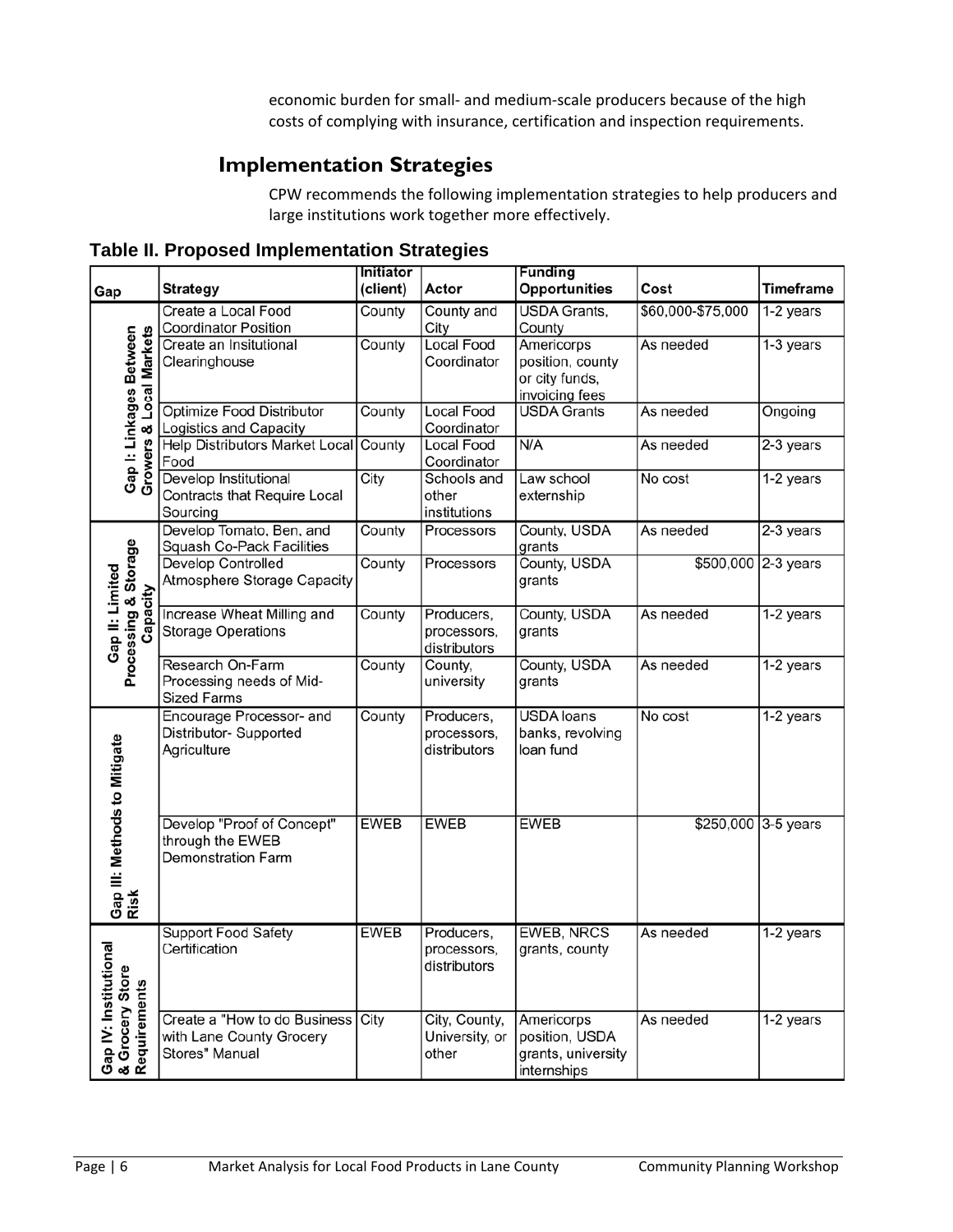## **Conclusions**

Through research about the Lane County food system, CPW reached the following conclusions:

- The annual market for food in Lane County is \$1.17 billion. While we were unable to determine how much of this market is produced locally, our research suggests it is quite small (probably less than 5 percent). Dollars flowing out of local markets are typically characterized as "market leakage." For Lane County, every percentage point of the food market that can be produced locally is \$11.7 million dollars. Exploring ways to expand these local markets is a sound economic development strategy.
- Food and agricultural systems are not identified as a "targeted industry" in the Joint Elected Officials economic development strategy. The conclusions presented in this report suggest it should be.
- Many barriers exist to re-localizing the food system in Lane County. These include processing, storage, and distribution capacity, regulations, and other factors.
- Given the range of barriers, we concluded that the local food system is not ready for significant large private investment. Someone needs to coordinate the development of a strategy for the local food system. This person must have a broader perspective than a single business or non‐ profit. The development of this strategy needs to occur before significant outside investment occurs.
- The local institutional market is not large enough to change the food system alone. Institutional buyers must work in coordination with local food distributors to gain access to the local food they need. Food distributors and grocery stores are key to changing the local food system.
- Small investments are less risky and more sensible than big. Small investments allow modest incremental investments in strategic areas. This report identifies some key opportunities for those modest, incremental investments.
- These investments are best achieved through public‐private partnerships. These partnerships help to establish the market, and then they allow the market to take over.